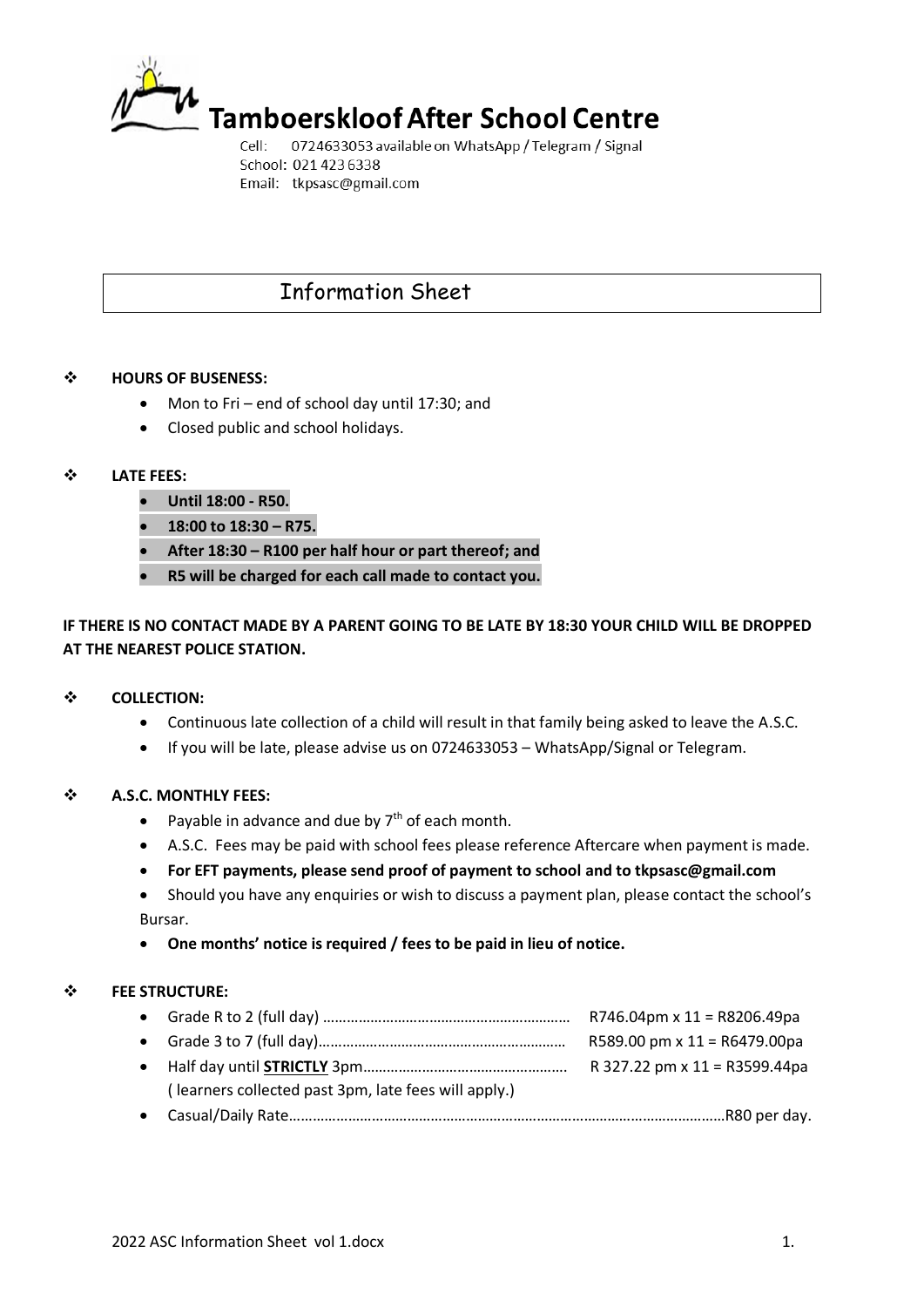

Cell: 0724633053 available on WhatsApp / Telegram / Signal School: 021 423 6338 Email: tkpsasc@gmail.com

# **CHANGE OF CONTACT DETAILS:**

 **In an Emergency we must be able to contact you. So please keep us updated of any changes to your contact details.**

## **ILLNESS:**

# **The A.S.C cannot administer any medication unless written consent is given with the dosage and times to be given.**

Medication must be correctly labelled with child's name.

 Although all precautions are taken to ensure the safety of your child, injuries do occur and neither Tamboerskloof Primary School nor A.S.C. are liable for any expense that may occur as a result of these injuries.

 No child may attend the A.S.C. with a contagious illness, this includes pink eye ,lice, vomiting and diarrhoea; OR Covid-19 and

Should your child fall ill or need medical attention you will be contacted.

# **CLOTHING:**

- Please ensure all school uniforms are **labelled.**
- Lost clothing without a name that is left at school longer than a week will be sold at clothing depot; and
- Clothing that has a name will be returned at a charge of R5.

## $\div$  **MEALS AND SNACKS:**

- Please provide a healthy lunch and snack and juice or water for the afternoon.
- Please no sweets except on Friday's.
- No Party Packs.

# $\div$  **ABOUT US:**

- We have seven staff members.
- Four Groups
- Grade R (2 staff members) Green Wendy.
- Grade 1 and 2 (2 staff members) in main A.S.C. classroom A.
- Grade 3 and 4 (1 staff members) in Main A.S.C. ; and
- Grade 5, 6 and 7 (1 staff member) in Library.

## **AFTERNOON ROUTINE:**

- **12:30 –** Mon to Fri Lunch and Register
- **13: 00 -** Free play.(Inside)
- **13:15** Mon to Thurs Grade 1 Lunch
- **13:30 –** Free play outside or inside depending on the weather.